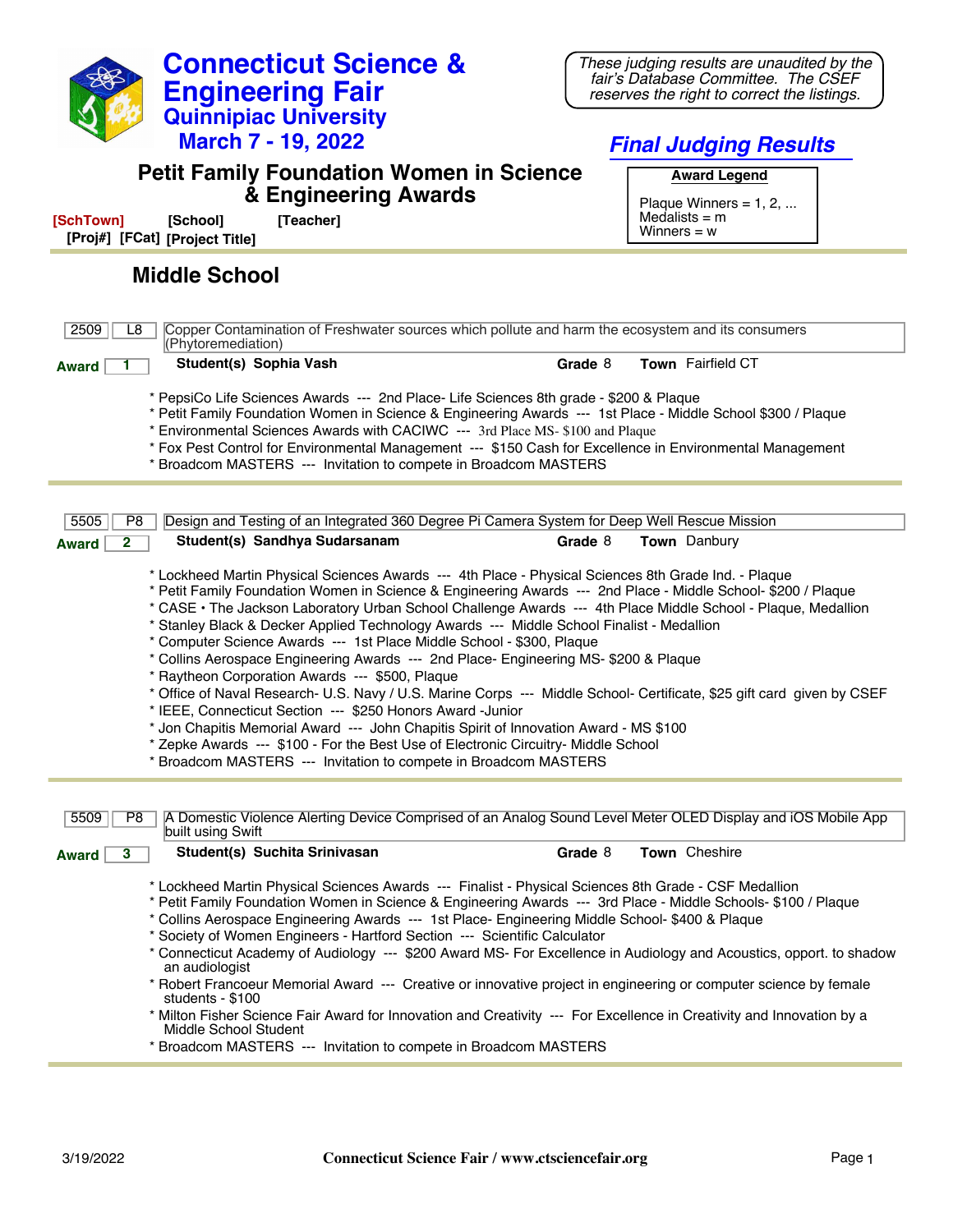| <b>Connecticut Science &amp;</b>                                                                                                                                                                                                                                                                                                                                                                                                                                                                                                                                                                                                                                        | These judging results are unaudited by the<br>fair's Database Committee. The CSEF                                                                                                                                               |
|-------------------------------------------------------------------------------------------------------------------------------------------------------------------------------------------------------------------------------------------------------------------------------------------------------------------------------------------------------------------------------------------------------------------------------------------------------------------------------------------------------------------------------------------------------------------------------------------------------------------------------------------------------------------------|---------------------------------------------------------------------------------------------------------------------------------------------------------------------------------------------------------------------------------|
| <b>Engineering Fair</b><br><b>Quinnipiac University</b>                                                                                                                                                                                                                                                                                                                                                                                                                                                                                                                                                                                                                 | reserves the right to correct the listings.                                                                                                                                                                                     |
| <b>March 7 - 19, 2022</b>                                                                                                                                                                                                                                                                                                                                                                                                                                                                                                                                                                                                                                               | <b>Final Judging Results</b>                                                                                                                                                                                                    |
| <b>Petit Family Foundation Women in Science</b>                                                                                                                                                                                                                                                                                                                                                                                                                                                                                                                                                                                                                         | <b>Award Legend</b>                                                                                                                                                                                                             |
| & Engineering Awards<br>[Teacher]<br>[SchTown]<br>[School]<br>[Proj#] [FCat] [Project Title]                                                                                                                                                                                                                                                                                                                                                                                                                                                                                                                                                                            | Plaque Winners = $1, 2, $<br>Medalists $=$ m<br>Winners = $w$                                                                                                                                                                   |
|                                                                                                                                                                                                                                                                                                                                                                                                                                                                                                                                                                                                                                                                         |                                                                                                                                                                                                                                 |
| 4002<br>Measurement Techniques and Mathematical Analysis of Gum Bubbles<br>PT                                                                                                                                                                                                                                                                                                                                                                                                                                                                                                                                                                                           |                                                                                                                                                                                                                                 |
| Student(s) Reagan Reid<br>m<br><b>Award</b>                                                                                                                                                                                                                                                                                                                                                                                                                                                                                                                                                                                                                             | Town Bozrah<br>Grade 7                                                                                                                                                                                                          |
| Leah Kozerefski                                                                                                                                                                                                                                                                                                                                                                                                                                                                                                                                                                                                                                                         | Town Gilman<br>Grade 7                                                                                                                                                                                                          |
| * Mathematics Awards --- 1st Place Middle School - \$300 and Plaque<br>* Petit Family Foundation Women in Science & Engineering Awards --- Middle School Finalist - Medallion                                                                                                                                                                                                                                                                                                                                                                                                                                                                                           |                                                                                                                                                                                                                                 |
| 5011<br>Coding an Affordable Goat Identification System for All Farmers<br>P7                                                                                                                                                                                                                                                                                                                                                                                                                                                                                                                                                                                           |                                                                                                                                                                                                                                 |
| <b>Student(s) Avery Fowler</b><br><b>Award</b><br>m                                                                                                                                                                                                                                                                                                                                                                                                                                                                                                                                                                                                                     | Town Cheshire<br>Grade 7                                                                                                                                                                                                        |
|                                                                                                                                                                                                                                                                                                                                                                                                                                                                                                                                                                                                                                                                         |                                                                                                                                                                                                                                 |
| * Lockheed Martin Physical Sciences Awards --- 1st Place - Physical Sciences 7th Grade Ind. - \$200 & Plaque<br>* Petit Family Foundation Women in Science & Engineering Awards --- Middle School Finalist - Medallion<br>* Stanley Black & Decker Applied Technology Awards --- Middle School Finalist - Medallion<br>* EnergizeCT Future Sustainability Awards --- Middle School Finalist - Medallion<br>* National Center for Inquiry Learning --- Danielle & Maggie Award for Imagination - MS \$100<br>* Dreams Unlimited Award --- \$100 Cash Award + Certificate to each student<br>* Broadcom MASTERS --- Invitation to compete in Broadcom MASTERS             |                                                                                                                                                                                                                                 |
|                                                                                                                                                                                                                                                                                                                                                                                                                                                                                                                                                                                                                                                                         |                                                                                                                                                                                                                                 |
| 5514<br>P <sub>8</sub><br>Model System Design For Technology-Assisted Insulin Regulation                                                                                                                                                                                                                                                                                                                                                                                                                                                                                                                                                                                |                                                                                                                                                                                                                                 |
| <b>Student(s) Sydney Borst</b><br>m<br><b>Award</b>                                                                                                                                                                                                                                                                                                                                                                                                                                                                                                                                                                                                                     | Town Danbury<br>Grade 8                                                                                                                                                                                                         |
| * Lockheed Martin Physical Sciences Awards --- 3rd Place - Physical Sciences 8th Grade Ind, - \$100 & Plaque<br>* Petit Family Foundation Women in Science & Engineering Awards --- Middle School Finalist - Medallion<br>* Pfizer Computational Biology and Bioinformatics Awards --- 1st Place Middle School - \$300, Plaque<br>Medallion<br>* Collins Aerospace Engineering Awards --- Finalist - Engineering Middle School - CSF Medallion<br>* Alexion Biotechnology Awards --- 2nd Place- Biotechnology 8th grade - \$200 & Plaque<br>* IEEE, Connecticut Section --- \$100 Honorable Mention<br>* Broadcom MASTERS --- Invitation to compete in Broadcom MASTERS | * CASE • The Jackson Laboratory Urban School Challenge Awards --- 2nd Place Middle School - \$200 and Plaque,<br>* GENIUS Olympiad --- GENIUS Olympiad Competition for Highest Placing USC 8th grade Project with \$700 stipend |
| Comparing Kale Growth In Hydroponics Versus Potting Soil In Winter<br>1003<br>LI                                                                                                                                                                                                                                                                                                                                                                                                                                                                                                                                                                                        |                                                                                                                                                                                                                                 |
| <b>Student(s) Carys Wilson</b><br><b>Award</b><br>m                                                                                                                                                                                                                                                                                                                                                                                                                                                                                                                                                                                                                     | Town Somers<br>Grade 7                                                                                                                                                                                                          |
| <b>Delphine Lamattina</b>                                                                                                                                                                                                                                                                                                                                                                                                                                                                                                                                                                                                                                               | <b>Town</b> West Hartford<br>Grade 7                                                                                                                                                                                            |
| * PepsiCo Life Sciences Awards --- Finalist - Life Sciences Middle School Team - CSF Medallion                                                                                                                                                                                                                                                                                                                                                                                                                                                                                                                                                                          |                                                                                                                                                                                                                                 |

\* Petit Family Foundation Women in Science & Engineering Awards --- Middle School Finalist - Medallion

\* EnergizeCT Future Sustainability Awards --- 2nd Place Middle School - \$200 and Plaque

\* Alexion Biotechnology Awards --- 1st Place- Biotechnology 7th grade - \$300 & Plaque

\* Broadcom MASTERS --- Invitation to compete in Broadcom MASTERS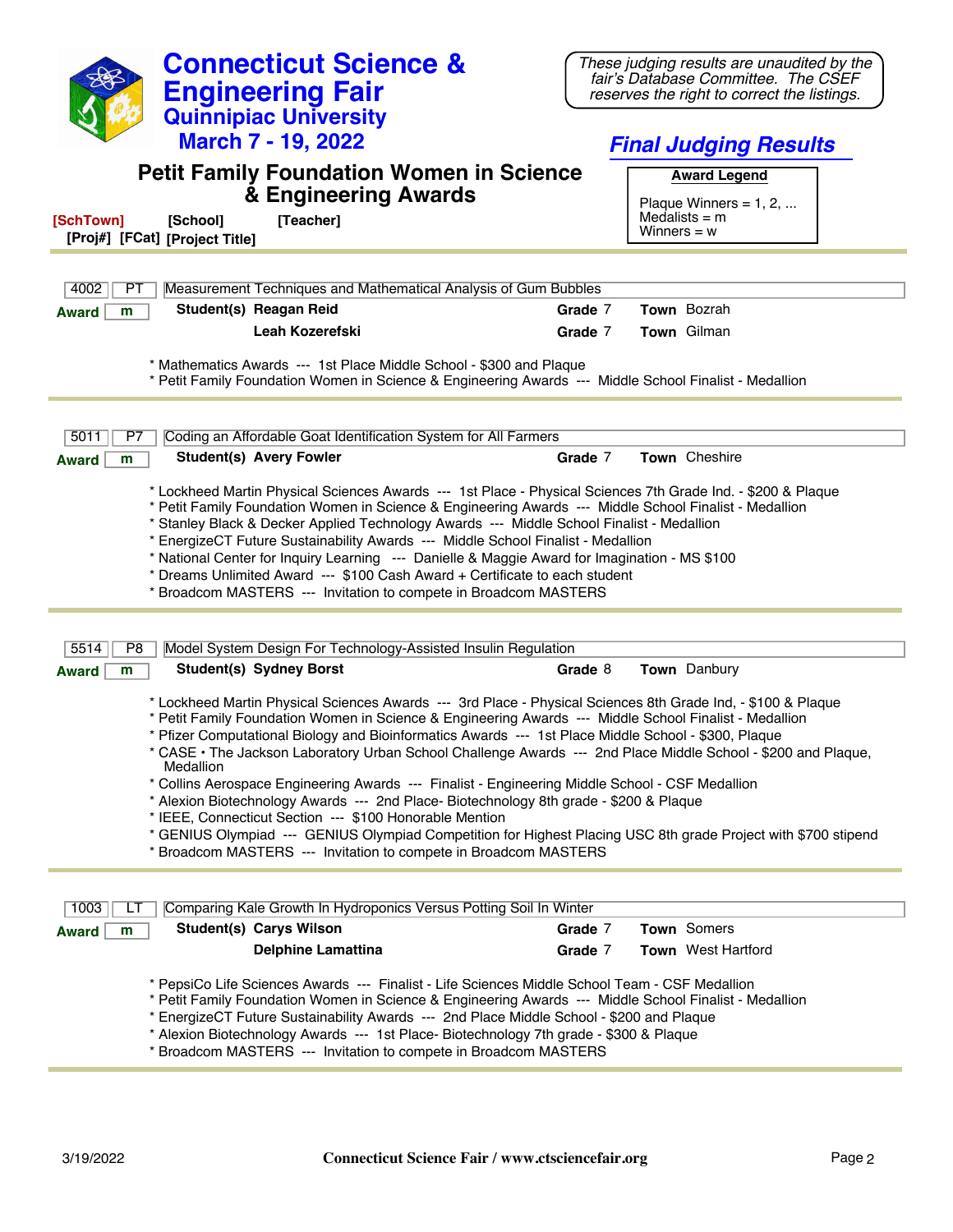| <b>Connecticut Science &amp;</b>                                                                                                                                                                                                                                                                                                                                                                                                                                                                                                                                                                 | These judging results are unaudited by the                                         |  |  |  |
|--------------------------------------------------------------------------------------------------------------------------------------------------------------------------------------------------------------------------------------------------------------------------------------------------------------------------------------------------------------------------------------------------------------------------------------------------------------------------------------------------------------------------------------------------------------------------------------------------|------------------------------------------------------------------------------------|--|--|--|
| <b>Engineering Fair</b>                                                                                                                                                                                                                                                                                                                                                                                                                                                                                                                                                                          | fair's Database Committee. The CSEF<br>reserves the right to correct the listings. |  |  |  |
| <b>Quinnipiac University</b>                                                                                                                                                                                                                                                                                                                                                                                                                                                                                                                                                                     |                                                                                    |  |  |  |
| <b>March 7 - 19, 2022</b>                                                                                                                                                                                                                                                                                                                                                                                                                                                                                                                                                                        | <b>Final Judging Results</b>                                                       |  |  |  |
| <b>Petit Family Foundation Women in Science</b><br>& Engineering Awards                                                                                                                                                                                                                                                                                                                                                                                                                                                                                                                          | <b>Award Legend</b><br>Plaque Winners = $1, 2, $<br>Medalists $=$ m                |  |  |  |
| [Teacher]<br>[SchTown]<br>[School]<br>[Proj#] [FCat] [Project Title]                                                                                                                                                                                                                                                                                                                                                                                                                                                                                                                             | Winners = $w$                                                                      |  |  |  |
|                                                                                                                                                                                                                                                                                                                                                                                                                                                                                                                                                                                                  |                                                                                    |  |  |  |
| 2012<br>American Juvenile Horseshoe Crab Aquaculture<br>L7                                                                                                                                                                                                                                                                                                                                                                                                                                                                                                                                       |                                                                                    |  |  |  |
| Student(s) Gianna Giovanelli<br><b>Award</b><br>m                                                                                                                                                                                                                                                                                                                                                                                                                                                                                                                                                | Grade 7<br><b>Town</b> Westerly                                                    |  |  |  |
| * PepsiCo Life Sciences Awards --- 3rd Place- Life Sciences 7th grade - \$100 & Plaque<br>* Petit Family Foundation Women in Science & Engineering Awards --- Middle School Finalist - Medallion<br>* Alexion Biotechnology Awards --- 5th Place- Biotechnology 7th grade - Plaque<br>* Ricoh Americas Corporation --- Certificate, \$25 gift card given by CSEF<br>* Southeastern New England Marine Educators (SENEME) --- \$100 award and membership in SENEME - 1st Place<br>Junior & T-Shirt<br>* Project Oceanology --- Individual - 1 Ocean Camp slot + T-Shirt & cap, First Place Junior |                                                                                    |  |  |  |
| <b>High School</b><br>3005<br>The Effects of Green Tea on β-Amyloid-Induced Alzheimer's Disease in Lymnaea Stagnalis<br>LS                                                                                                                                                                                                                                                                                                                                                                                                                                                                       |                                                                                    |  |  |  |
| Student(s) Avery Woodworth<br><b>Award</b>                                                                                                                                                                                                                                                                                                                                                                                                                                                                                                                                                       | <b>Town</b> Fairfield<br>Grade 12                                                  |  |  |  |
| * Petit Family Foundation Women in Science & Engineering Awards --- 1st Place - High School \$500 / Plaque                                                                                                                                                                                                                                                                                                                                                                                                                                                                                       |                                                                                    |  |  |  |
|                                                                                                                                                                                                                                                                                                                                                                                                                                                                                                                                                                                                  |                                                                                    |  |  |  |
| 6003<br><b>PS</b><br>Flexibility with Flying: Replicable and Attachable Aerial Robot with Multi-Degree-of-Freedom                                                                                                                                                                                                                                                                                                                                                                                                                                                                                |                                                                                    |  |  |  |
| Student(s) Siyi Lu<br>$\mathbf{2}$<br><b>Award</b>                                                                                                                                                                                                                                                                                                                                                                                                                                                                                                                                               | Grade 11<br>Town Kent                                                              |  |  |  |
| * Lockheed Martin Physical Sciences Awards --- Finalist - Physical Sciences Senior High - CSF Medallion<br>* Petit Family Foundation Women in Science & Engineering Awards --- 2nd Place - High School \$250 / Plaque<br>* Collins Aerospace Engineering Awards --- Finalist - Engineering High School - CSF Medallion<br>University of New Haven Scholarship Awards --- University of New Haven 4 year scholarship - \$96,000 (\$24,000 per<br>year)                                                                                                                                            |                                                                                    |  |  |  |
|                                                                                                                                                                                                                                                                                                                                                                                                                                                                                                                                                                                                  |                                                                                    |  |  |  |
| Designing and Testing an Activated Carbon Cloth Storm Drain Filter to Reduce the Prevalence of Phosphates and<br>6091<br><b>PS</b><br>Nitrates in the Long Island Sound                                                                                                                                                                                                                                                                                                                                                                                                                          |                                                                                    |  |  |  |
| <b>Student(s) Abby Barnett</b><br>3<br><b>Award</b>                                                                                                                                                                                                                                                                                                                                                                                                                                                                                                                                              | Town Darien<br>Grade 12                                                            |  |  |  |
| * Petit Family Foundation Women in Science & Engineering Awards --- 3rd Place - High School- \$150 / Plaque<br>* American Meteorological Society --- Certificate & \$25 gift card given by CSEF<br>* Stockholm Junior Water Prize --- Certificate, \$25 gift card by CSEF, possible advance to further competition<br>* Connecticut College-Physics, Astronomy, & Geophysics Dept. --- Senior Award: Certificate, & teeshirt & \$25 Amazon<br>Card from CSEF                                                                                                                                     |                                                                                    |  |  |  |